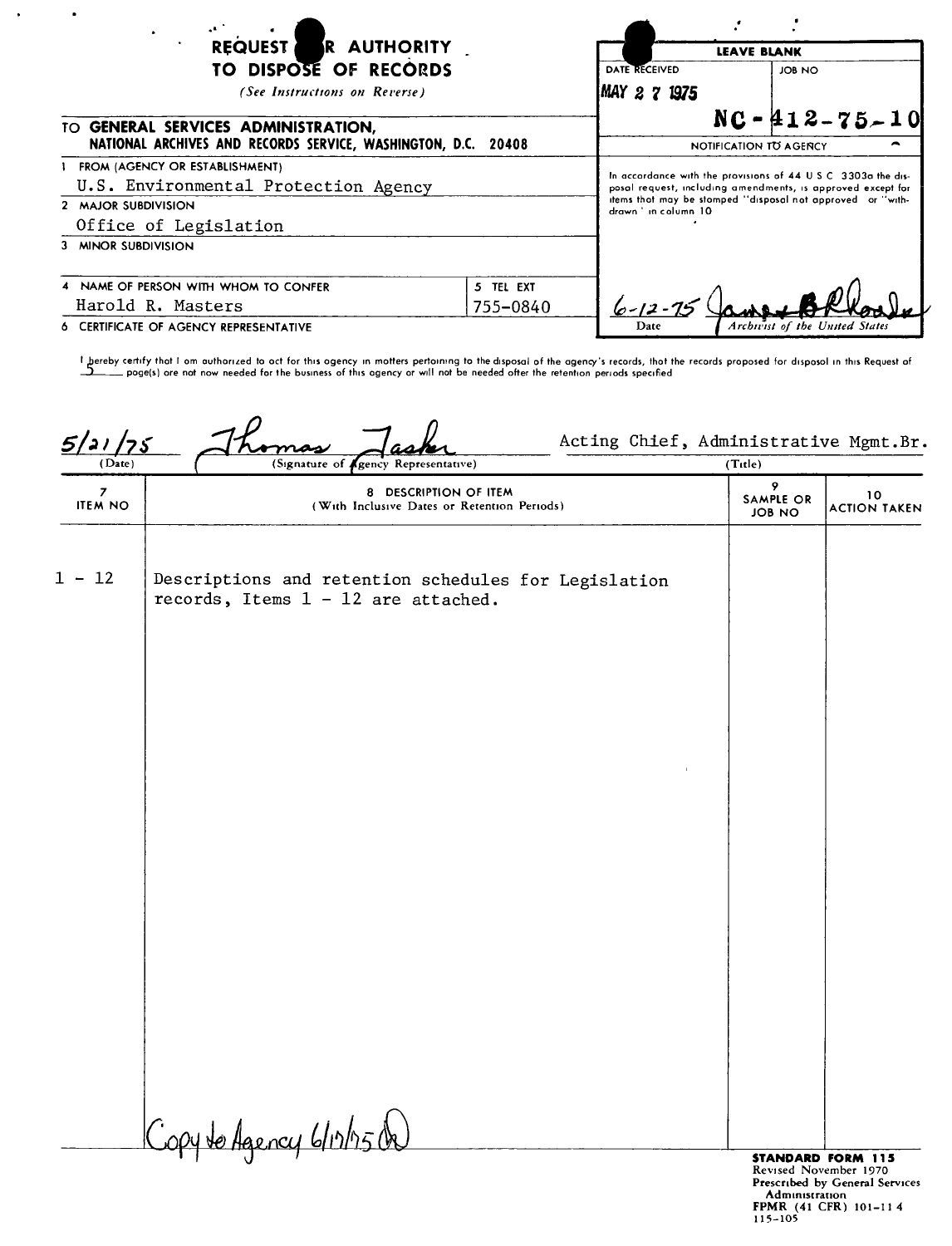| APPENDIX B |                                                                                                                                                                                                                                                                                                                                                                                                                                              |          | MANUAL                                                                                                                                         |
|------------|----------------------------------------------------------------------------------------------------------------------------------------------------------------------------------------------------------------------------------------------------------------------------------------------------------------------------------------------------------------------------------------------------------------------------------------------|----------|------------------------------------------------------------------------------------------------------------------------------------------------|
|            | RECORDS CONTROL SCHEDULES                                                                                                                                                                                                                                                                                                                                                                                                                    |          | RECORDS MANAGEMENT                                                                                                                             |
|            | LEGISLATION                                                                                                                                                                                                                                                                                                                                                                                                                                  |          |                                                                                                                                                |
| Item       | Name and Description<br>of Record/File                                                                                                                                                                                                                                                                                                                                                                                                       |          | Retention Period<br>and Disposition                                                                                                            |
|            |                                                                                                                                                                                                                                                                                                                                                                                                                                              |          |                                                                                                                                                |
| 1.         | Administrative File.<br>Contains documents and data<br>relating to the management and<br>operation of the legislation<br>program.<br>Records consist of<br>procedures for clearing and<br>transmitting reports to Con-<br>gress, lists of key legislation,<br>Steering Committee reports, bio-<br>graphical sketches of EPA manage-<br>ment, lists of Congressmen having<br>key interest in EPA, legislative<br>status, and summary reports. |          | Retention: Retain 2 years.<br>Disposition: Break file at<br>the end of Congressional<br>Session. Keep in office 2<br>years, then destroy.      |
| 2.         | Congressional Committees File.<br>Contains documents and data re-<br>lating to the make-up, character,<br>status, mission, and activities<br>of the committees. Records con-<br>sist of membership and staff<br>lists, operational descriptions,<br>statements made to Committees,<br>summary of actions, schedules,<br>hearing reporte, press releases,<br>legislative calendars, and<br>responses to Committee requests.                   | destroy. | Retain 2 years.<br>Retention:<br>Disposition: Break file at<br>the end of Congressional<br>Session. Keep in office 2<br>additional years, then |
| 3.         | State Territories and Interstate<br>Group File.<br>Contains documents and data re-<br>lating to environmental improve-<br>ment and pollution control by<br>States and State combines.                                                                                                                                                                                                                                                        |          | Retain 2 years.<br>Retention:<br>Break file at<br>Disposition:<br>the end of 4 years. Keep<br>in office 2 additional years,<br>then destroy.   |

 $\ddot{\phantom{0}}$ 

TN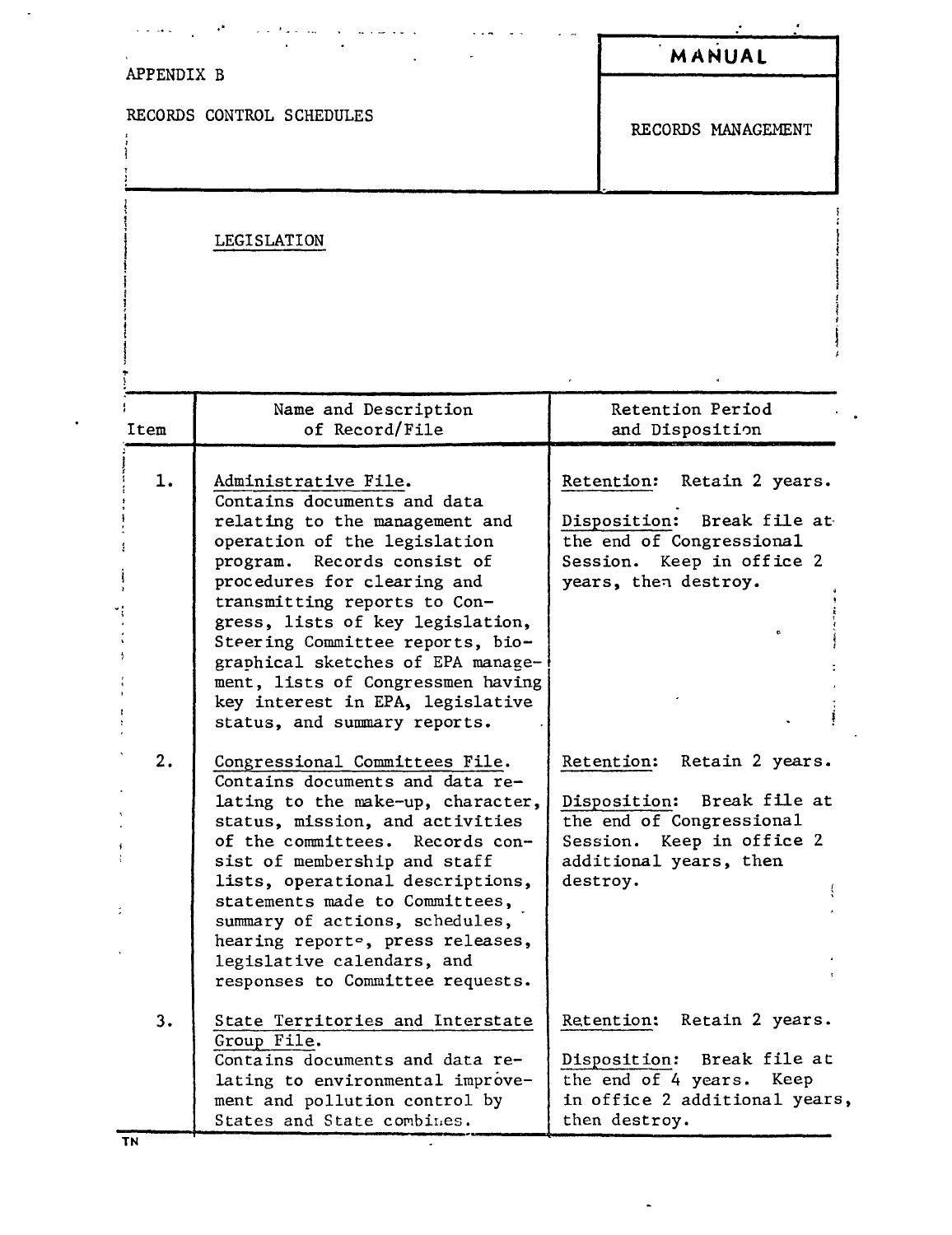| MANUAL |   |  |
|--------|---|--|
|        | ٠ |  |

## APPENDIX B

 $\boldsymbol{\cdot}$ 

## RECORDS CONTROL SCHEDULES

RECORDS MANAGEMENT

| Item | Name and Description<br>of Record/File                                                                                                                                                                                                                                                                                                                                                                                                                                                                                                                                           | <b>Retention Period</b><br>and Disposition                                                                                                                                                               |
|------|----------------------------------------------------------------------------------------------------------------------------------------------------------------------------------------------------------------------------------------------------------------------------------------------------------------------------------------------------------------------------------------------------------------------------------------------------------------------------------------------------------------------------------------------------------------------------------|----------------------------------------------------------------------------------------------------------------------------------------------------------------------------------------------------------|
|      | Records consist of lists and<br>descriptions of political leaders<br>reports on participation in EPA<br>programs, EPA Regional reports<br>and evaluations, extracts from<br>Congressional Record, special<br>studies and reports, news clips,<br>State legislation activity<br>reports, and reports on and by<br>special commissions and citizen<br>groups.                                                                                                                                                                                                                      |                                                                                                                                                                                                          |
| 4.   | Grants File - Congressional Data<br>Transfer.<br>Contains documents and data re-<br>lating to EPA grants made to<br>States, municipalities, counties,<br>interstate groups, and insti-<br>tutions within States. Records<br>consist of notification of Grant<br>Awards, notification of grant<br>increases, letters to Congress-<br>men about grant awards or<br>increases, letters from Congress-<br>men and State officials regarding<br>release of funds or system of<br>alloting funds, news clips, extracts<br>trom Congressional Record, and<br>summary of grant payments. | Retention:<br>Permanent.<br>Disposition: Break file at<br>the end of 4 years. Keep<br>in office 2 additional years,<br>then send to FRC.<br>Keep in<br>FRC 20 years, then offer to<br>National Archives. |
| . ر  | Senator and Representative<br>Correspondence File.<br>Contains letters (controlled)<br>from Senators and Represent-<br>atives to EPA (both HQ and<br>Regions), and EPA responses.                                                                                                                                                                                                                                                                                                                                                                                                | Retention:<br>Retain 2 years.<br>Disposition:<br>Break file at<br>the end of Congressional<br>Keep in office 2<br>Session.<br>additional years (completion<br>of following session), then<br>destroy.    |

 $\ddot{\phantom{0}}$ 

 $\ddot{\phantom{0}}$ 

7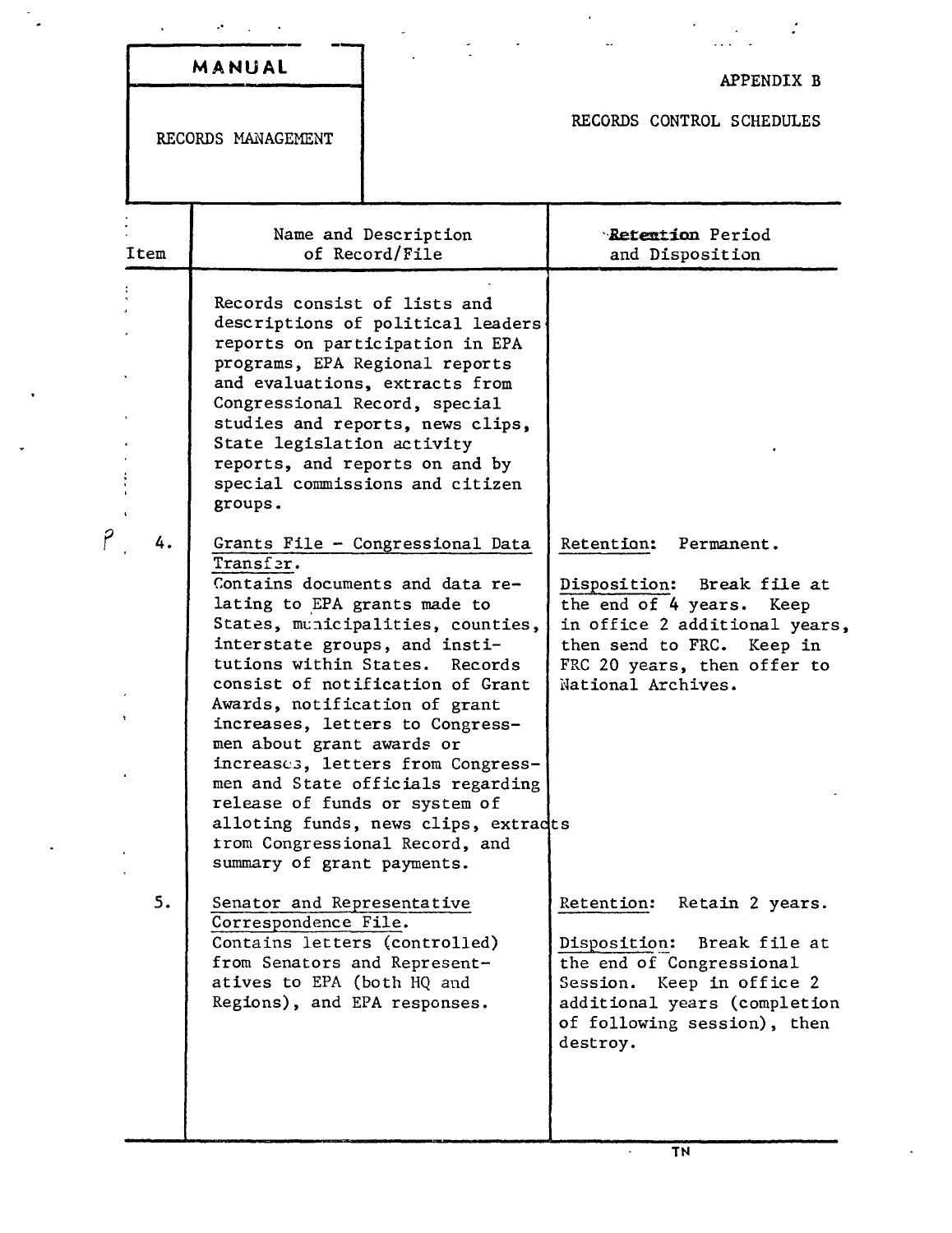| APPENDIX B |                                                                                                                                                                                                                                                                                                                                                                                                                                                                                                                                                                                                                                                                                                                                      | MANUAL                                                                                                                                                                                                                                          |
|------------|--------------------------------------------------------------------------------------------------------------------------------------------------------------------------------------------------------------------------------------------------------------------------------------------------------------------------------------------------------------------------------------------------------------------------------------------------------------------------------------------------------------------------------------------------------------------------------------------------------------------------------------------------------------------------------------------------------------------------------------|-------------------------------------------------------------------------------------------------------------------------------------------------------------------------------------------------------------------------------------------------|
|            | RECORDS CONTROL SCHEDULES                                                                                                                                                                                                                                                                                                                                                                                                                                                                                                                                                                                                                                                                                                            | RECORDS MANAGEMENT                                                                                                                                                                                                                              |
| Item       | Name and Description<br>of Record/File                                                                                                                                                                                                                                                                                                                                                                                                                                                                                                                                                                                                                                                                                               | Retention Period<br>and Disposition                                                                                                                                                                                                             |
| 6.         | Senate-House- and Joint<br>Committee Correspondence File.<br>Contains letters (controlled)<br>from Senate-House- or Joint Com-<br>mittees to EPA (Agency Management<br>and Program offices) and EPA<br>responses.                                                                                                                                                                                                                                                                                                                                                                                                                                                                                                                    | Retain 10 years.<br>Retention:<br>Disposition:<br>Break file at<br>the end of Congressional<br>Session. Keep in office 2<br>additional years, then<br>send to Federal Records<br>Center. Keep in FRC 8<br>years, then destroy.                  |
| 7.         | Non-Congressional-White House,<br>Inter-Agency, Regional Office,<br>and Inter-Office Correspondence<br>File.<br>Contains letters (controlled)<br>from and to the White House,<br>other Government agencies,<br>Regional Offices, and between<br>EPA (HQ) Offices concerning the<br>formulation and application of<br>legislation.                                                                                                                                                                                                                                                                                                                                                                                                    | Retain 10 years.<br><b>Retention:</b><br>Disposition: Break file at<br>the end of Congressional<br>Session. Keep in office 2<br>additional years, then send<br>to Federal Records Center.<br>keep in FRC 8 years, then<br>destroy.              |
| 8.         | Legislative History File.<br>Contains documents and data re-<br>lating to environmental and<br>applied type legislation for<br>which Congress or Office of<br>Management and Budget (OMB)<br>requests information and/or<br>position statement from EPA.<br>Documents also concern legis-<br>lation formulated, developed,<br>sponsored, and/or promoted by<br>Records consist of requests<br>EPA.<br>from Congress/OMB for information,<br>EPA statements and comments, Bills,<br>Acts, clips from Congressional<br>Record, news clips, bill compari-<br>sons, copies of related and com-<br>panion bills, Committee Reports,<br>internal and inter-agency notes<br>and memos. File also used for<br>maintaining original or record | Retention:<br>Permanent.<br>Disposition:<br>Break file at<br>the end of Congressional<br>Keep in office 2<br>Session.<br>additional years, then sund<br>to Federal Records Center.<br>Keep in FRC 20 years, then<br>offer to National Archives. |

 $\blacksquare$ 

 $\epsilon$ 

 $\bullet$ 

 $\hat{f}$ 

 $\ddot{\phantom{0}}$ 

 $\ddot{\phantom{1}}$ 

 $\epsilon$ 

 $\ddot{\phantom{1}}$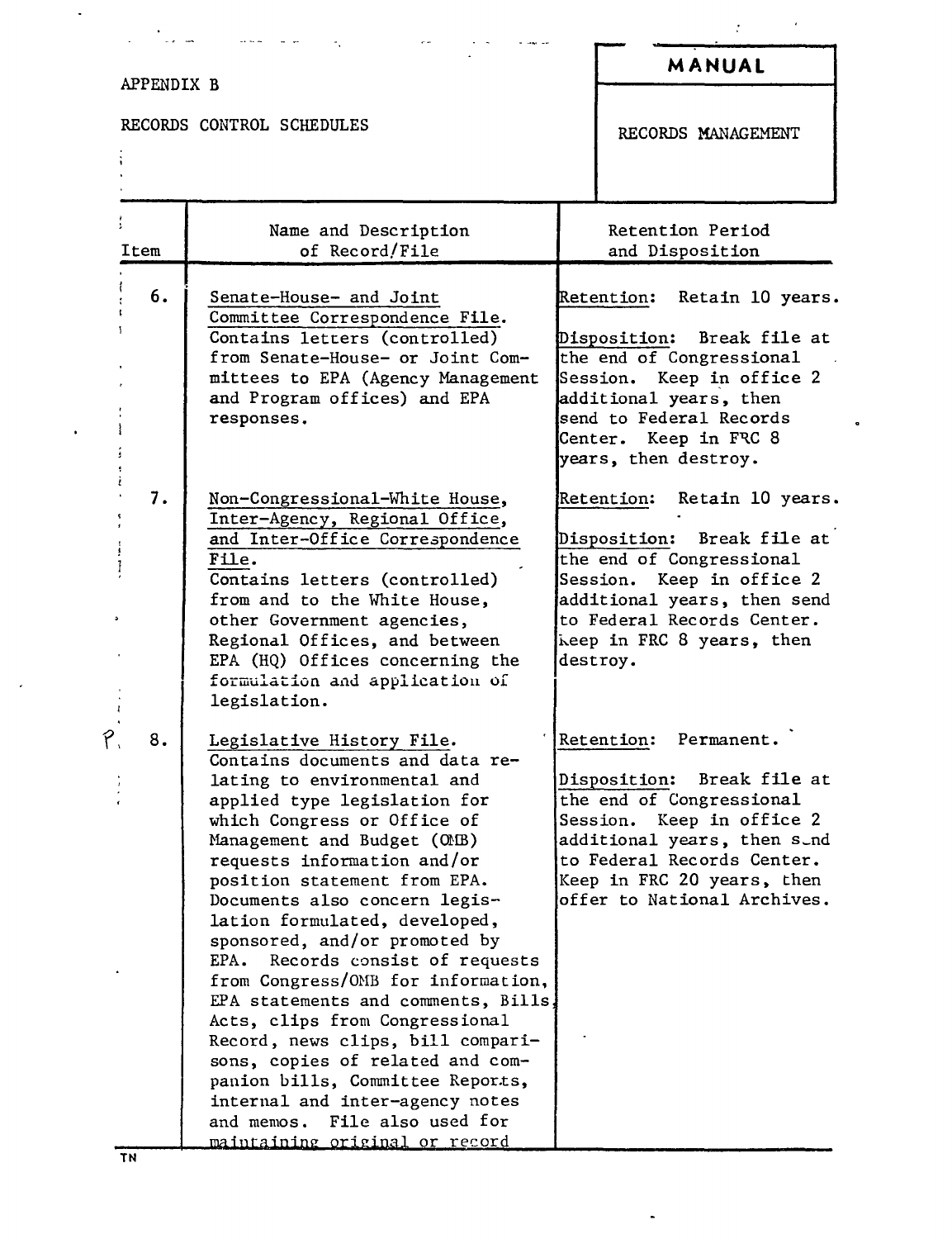|                    | MANUAL                                                                                                                                                                                                |                                                                                                                                                                                                                                                                                                                                                                    | APPENDIX B                                                                                                                                                                                                                      |
|--------------------|-------------------------------------------------------------------------------------------------------------------------------------------------------------------------------------------------------|--------------------------------------------------------------------------------------------------------------------------------------------------------------------------------------------------------------------------------------------------------------------------------------------------------------------------------------------------------------------|---------------------------------------------------------------------------------------------------------------------------------------------------------------------------------------------------------------------------------|
| RECORDS MANAGEMENT |                                                                                                                                                                                                       |                                                                                                                                                                                                                                                                                                                                                                    | RECORDS CONTROL SCHEDULES                                                                                                                                                                                                       |
| Item               |                                                                                                                                                                                                       | Name and Description<br>of Record/File                                                                                                                                                                                                                                                                                                                             | Retention Period<br>and Disposition                                                                                                                                                                                             |
|                    | EPA Reports on Enrolled Bills<br>(report to OMB stating EPA's                                                                                                                                         | copies of testimony provided by<br>EPA at Congressional Hearings and<br>attitude and position on Biil).                                                                                                                                                                                                                                                            |                                                                                                                                                                                                                                 |
| 9.                 | to House or Senate, extracts<br>ments, and evaluations.                                                                                                                                               | Agency Proposed Legislation File.<br>Contains documents and data rela-<br>ting to legislation formulated and<br>proposed by Government agencies<br>and Executive Units and circu-<br>lated within EPA for evaluation<br>and comment. Records consist of<br>OMB requests for comments, draft<br>bills, letters, forwarding draft<br>from Congressional Record, com- | Retention:<br>Retain 10 years. .<br>Disposition:<br>Break file at<br>the end of Congressional<br>Session. Keep in office 2<br>additional years, then send<br>to Federal Records Center<br>Keep in FRC 8 years, then<br>destroy. |
| 10.                | Weekly Legislative Reports.<br>Report on major provisions,<br>with an environmental impact,<br>scheduled for Congressional<br>committee hearings, persons<br>testifying, and subject of<br>testimony. | issues, status, and expectation<br>of EPA bills and non-EPA bills,<br>action. Also, covers scheduled                                                                                                                                                                                                                                                               | Retention:<br>Retain 1 year.<br>Disposition:<br>Break file at<br>the end of Congressional<br>Session. Keep in office 1<br>additional year, then destroy,                                                                        |
| 11.                | Enrolled Bill Reports.<br>Position reports by EPA pro-<br>gram managers on bills almost<br>immediately after passage by<br>Congress.                                                                  |                                                                                                                                                                                                                                                                                                                                                                    | Retention:<br>Retain 1 month.<br>Disposition: Break file at<br>the end of month. Keep in<br>office 1 additional month,<br>then transfer to the Legis-<br>lative History File.                                                   |

 $\overline{a}$ 

.